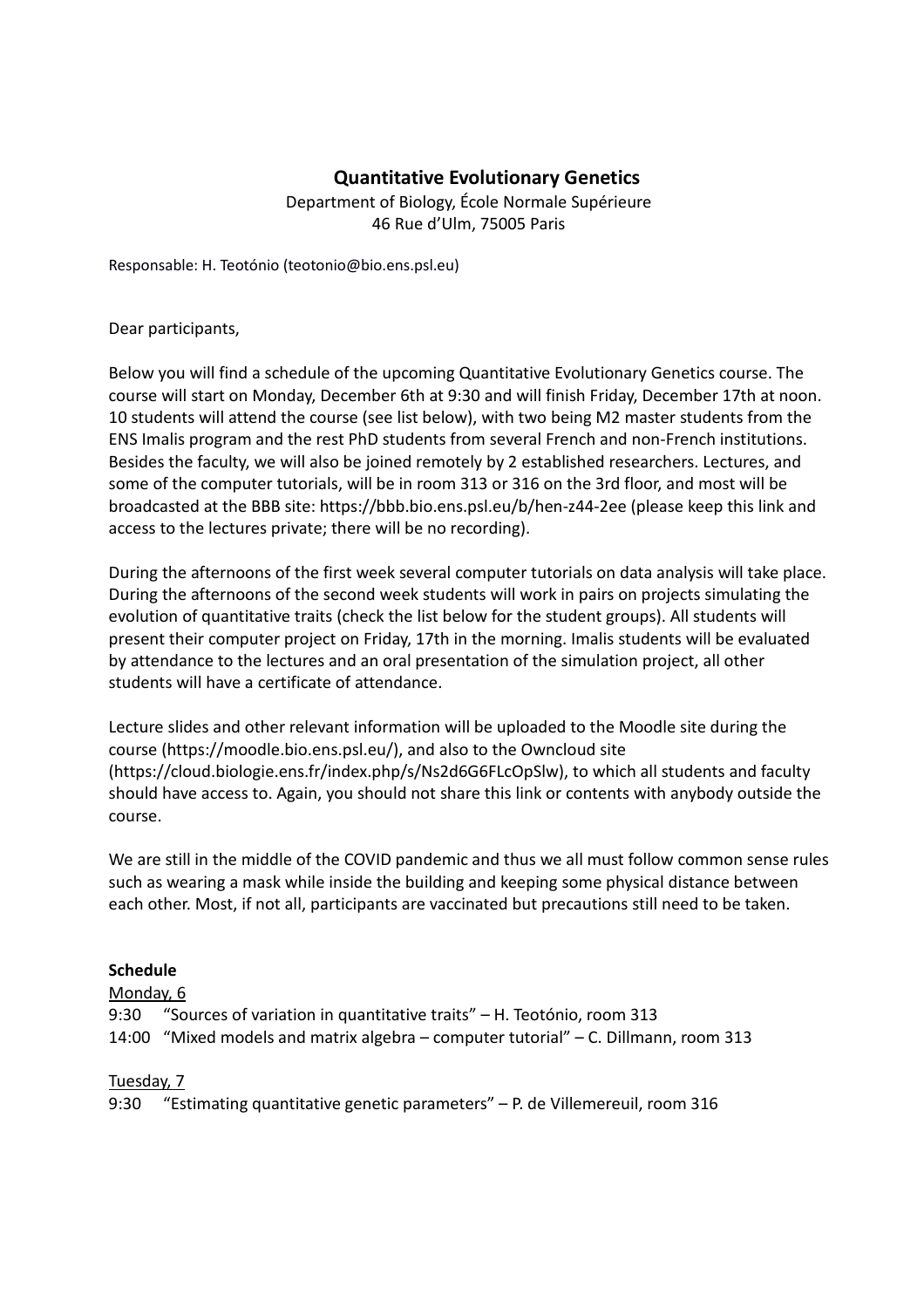14:00 "Va and heritability – computer tutorial" – P. de Villemereuil, room 313

#### Wednesday, 8

- 9:30 "Natural selection and adaptation" P. de Villemereuil, room 316
- 14:00 "Estimating natural selection computer tutorial" P. de Villemereuil, room 313

#### Thursday, 9

9:30 "QTL and genome-wide association mapping" – S. Nicolas and T. Mary-Huard, room 313 14:00 "QTL and GWAS mapping – computer tutorial" – S. Nicolas and T. Mary-Huard, room 313/316

### Friday, 10

- 9:30 "Artificial selection and genomic prediction" T. Flutre and L. Moreau, room 316
- 14:00 "Genome prediction for artificial selection computer tutorial" T. Flutre and L. Moreau, room 313/316

#### Monday, 13

- 9:30 "The genetics of multivariate phenotypes" A. LeRouzic, room 313
- 14:00 "Simulation projects" M. Tenaillon and A. Le Rouzic, room 313

#### Tuesday, 14

- 9:30 "Experiments on adaptive landscapes" H. Teotónio, room 316
- 14:00 "Simulation projects" M. Tenaillon, D. Abu-Awad and A. Le Rouzic room 313

### Wednesday, 15

- 9:30 "The infinitesimal model" A. Véber, room 316
- 11:00 "The functional basis of dominance and epistasis" C. Dillmann, room 316
- 14:00 "Simulation projects" M. Tenaillon and D. Abu-Awad, room 313

### Thursday, 16

9:30 "Evolution of quantitative traits in natural populations" – C. Teplitsky, room 316 14:00 independent student group work

### Friday, 17

9:30 20-25 min group presentations of simulation projects in order (see below), room 316

### **Faculty**

| Name                   | position   | from                        | email                                     |
|------------------------|------------|-----------------------------|-------------------------------------------|
| Diala Abu-Awad         | professor  | Paris-Saclay Gif-sur-Yvette | diala.abu-awad@universite-paris-saclay.fr |
| Pierre de Villemereuil | professor  | <b>EPHE Paris</b>           | pierre.devillemereuil@ephe.psl.eu         |
| Christine Dillmann     | professor  | Paris-Saclay Gif-sur-Yvette | christine.dillmann@inrae.fr               |
| Timothée Flutre        | researcher | <b>INRAE Gif-sur-Yvette</b> | timothee.flutre@inrae.fr                  |
| Arnaud Le Rouzic       | researcher | <b>CNRS Gif-sur-Yvette</b>  | lerouzic@egce.cnrs-gif.fr                 |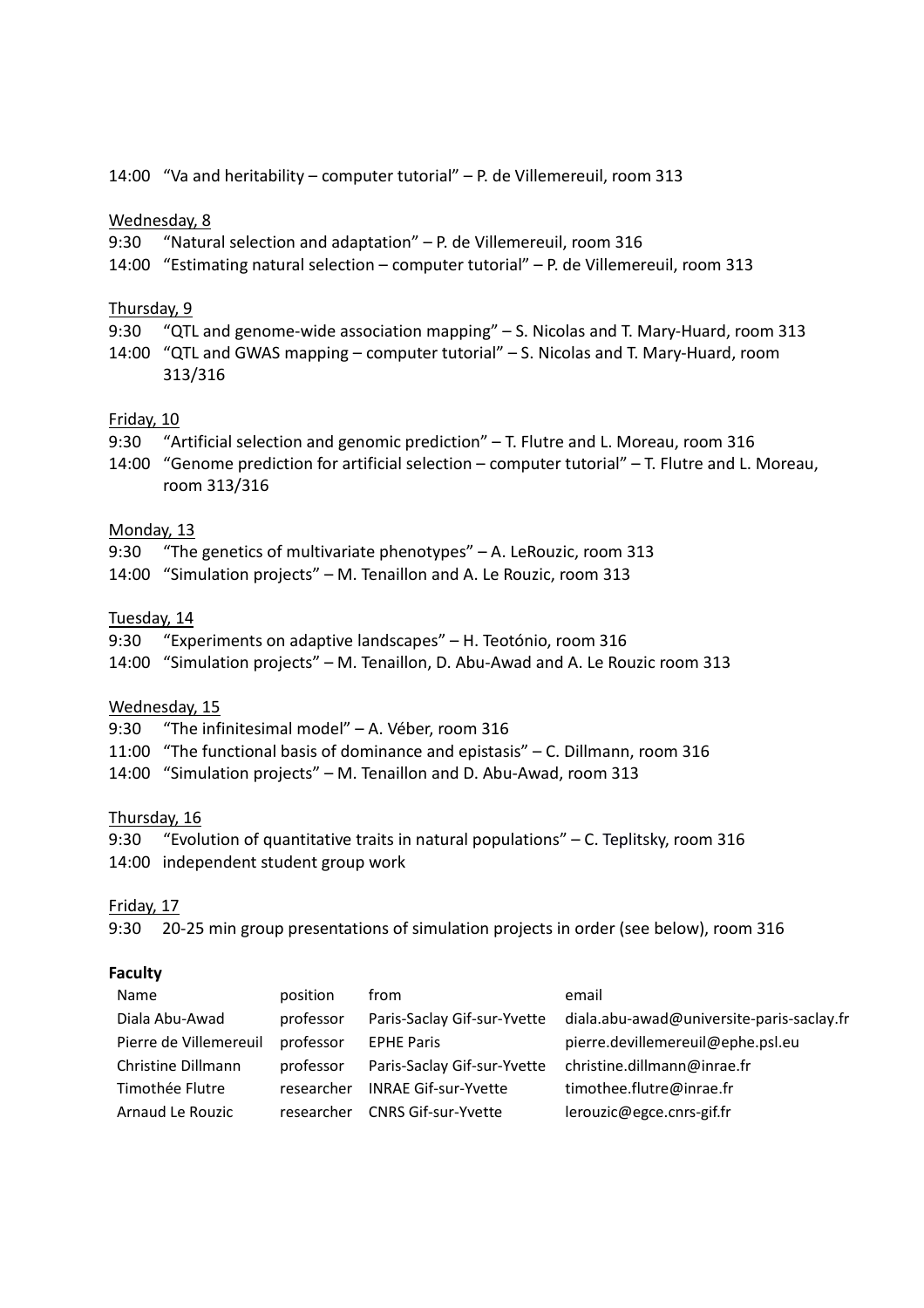| researcher | <b>INRAE Gif-sur-Yvette</b> | tristan.mary-huard@agroparistech.fr  |
|------------|-----------------------------|--------------------------------------|
| researcher | <b>INRAE Gif-sur-Yvette</b> | laurence.moreau@inrae.fr             |
| researcher | <b>INRAE Gif-sur-Yvette</b> | stephane.nicolas@inrae.fr            |
| researcher | <b>CNRS Gif-sur-Yvette</b>  | tenaillon@moulon.inra.fr             |
| professor  | <b>ENS Paris</b>            | teotonio@bio.ens.psl.eu              |
| researcher | <b>CNRS Montpellier</b>     | Celine.teplitsky@cefe.cnrs.fr        |
| researcher | <b>CNRS Paris</b>           | amandine.veber@cmap.polytechnique.fr |
|            |                             |                                      |
|            |                             |                                      |
|            |                             |                                      |

| Name                  | position       | from                           | email                        |
|-----------------------|----------------|--------------------------------|------------------------------|
| Jordan Dijoux         | <b>PhD</b>     | <b>ERCANE Reunion</b>          | jordan.dijoux@ercane.re      |
| Léa Fieschi-Méric     | <b>PhD</b>     | Univ Liege                     | leafieschimeric@gmail.com    |
| Elizabeth Gibson      | <b>PhD</b>     | <b>Brown University</b>        | elizabeth_gibson@brown.edu   |
| Laura-Li Jeannot      | M <sub>2</sub> | <b>ENS Paris</b>               | ljeannot@edu.bio.ens.psl.eu  |
| Joshka Kaufmann       | researcher     | <b>Cork University College</b> | josh.kaufmann@gmail.com      |
| Claire Lescoat        | <b>PhD</b>     | AgroParisTech                  | claire.lescoat@gmail.com     |
| Lukas Metzger         | <b>PhD</b>     | TechUniv Munchen               | lukas.metzger@tum.de         |
| Tom Parée             | <b>PhD</b>     | <b>ENS Paris</b>               | paree@bio.ens.psl.eu         |
| Apolline Petit        | <b>PhD</b>     | Paris-Saclay                   | petit@egce.cnrs-gif.fr       |
| Michel Turbet-Delof   | <b>PhD</b>     | Paris-Saclay                   | michel.turbet-delof@inrae.fr |
| <b>Tiphaine Vidal</b> | researcher     | <b>INRAE Bioger</b>            | tiphaine.vidal@inrae.fr      |
| Nina Vittorelli       | M <sub>2</sub> | <b>ENS Paris</b>               | vittorel@edu.bio.ens.psl.eu  |

### **Computer tutorials**

During the afternoons of the first week, teachers will introduce students to a few datasets and how to analyze them to estimate basic quantitative genetic parameters. Although we will have common computers it would be good if you bring own. Most demonstrations will be done using R/RStudio, GitHub and Bioconductor, which you can download and install in your computer beforehand (https://www.rstudio.com/, https://github.com/, https://www.bioconductor.org/). Several packages within these will then be installed during the course.

#### **Simulation Projects**

Students will work in groups of two during the second week of the course, and will both present their simulation project in the last day. There are five projects, each about understanding the role of different factors in the evolution of quantitative traits. Although you will have access to common computers it is better if you work with own computer to do the simulations. The projects are assigned as follows (though you can change if you really want to work on a particular topic; let's us know during the first week):